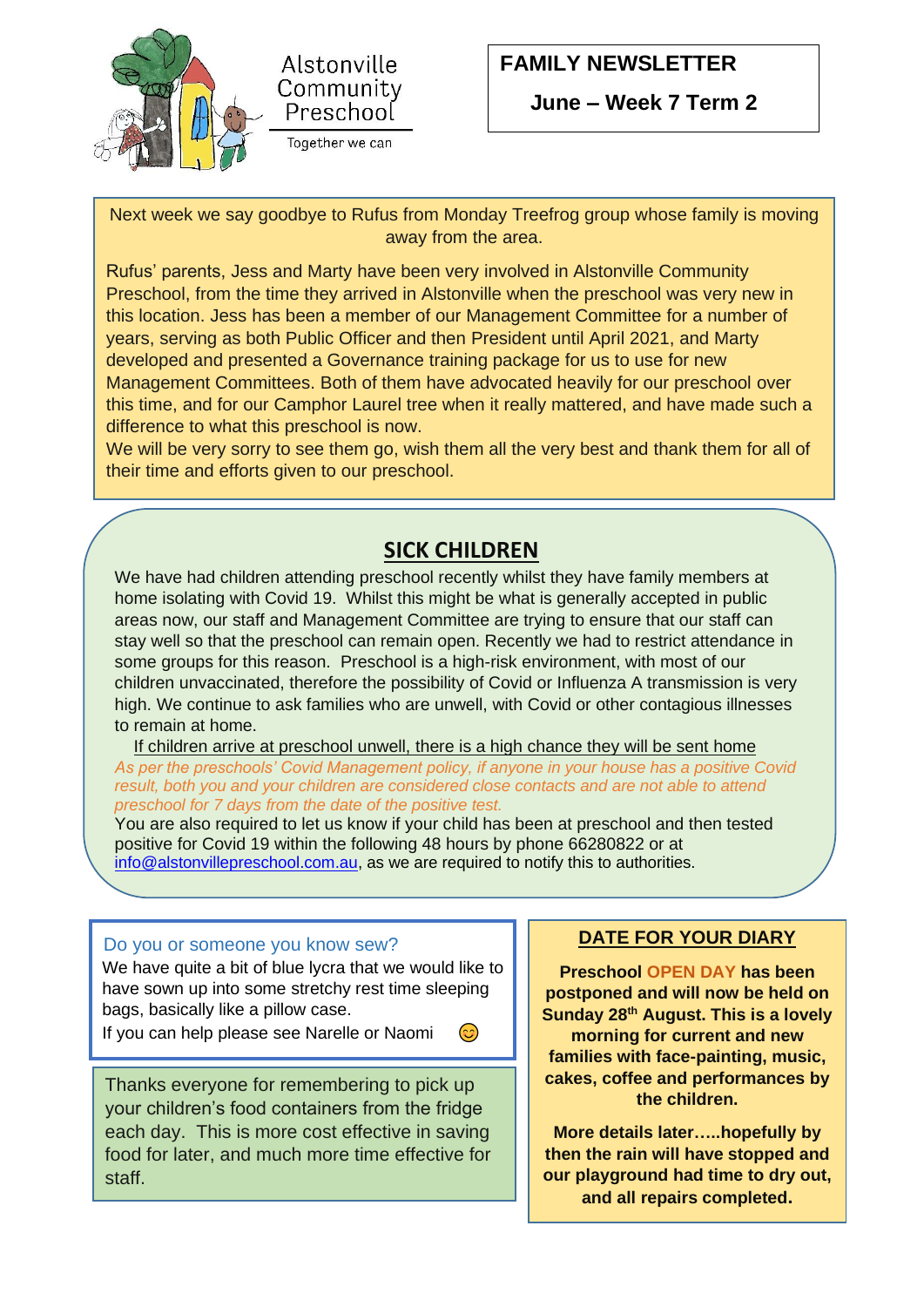Good hygiene practices are a much needed skill for preschool aged children, and we are finding that there are quite a few children who aren't able to blow their own nose effectively, or use appropriate strategies to cover their coughs.

Recently, the Itinerant Support Teacher (Hearing) from the Department of Education visited preschool to talk with the Tuesday children about nose blowing, and **the importance of ear health and conductive hearing loss.** I have attached an information sheet to this newsletter for all interested families, who, with the current cold and flu season in full swing, along with Covid, might find this helpful

We had very few responses to our Family Communication survey after the last newsletter and have now made the decision not to use the Parent Portal on the website as a weekly communication tool for families.

We are currently looking at alternatives for family communication and until then please check the ACP Family Facebook page and the daily floorbooks for program information.

#### **A SAFETY note**

Most afternoons and early mornings you will see the **PLAYGROUND CLOSED** signs out. This is due to safety concerns for toddlers and older siblings who may use the playground unsupervised during these times, and also to ensure the preschool outdoor area is ready for preschool children to use.

In the mornings before 8.30am, staff take time to set up special activity areas and experiences for the day on the deck and outdoors, which toddlers often disrupt before the preschool children are able to enjoy them. Again in the afternoons, quite a bit of tidying of equipment and areas takes place before 3.00pm, so that the outdoor area is ready for the following day.

Thankyou for keeping your toddlers and older children close by you at drop off and pickup times. ۞

#### **The new Preschool Management Committee for 2022**

We were finally able to hold our Annual General Meeting recently, and a full new Management Committee was elected for the upcoming 12 months.

| They are: | <b>President</b>        | <b>Jane Mackenzie Hollows</b> | (Mon/Tues group)         |
|-----------|-------------------------|-------------------------------|--------------------------|
|           | <b>Vice President</b>   | <b>Claire Johnston</b>        | (MW Gumnuts group)       |
|           | <b>Secretary</b>        | <b>Anthea Payne</b>           | (Community member)       |
|           | <b>Treasurer</b>        | <b>Meg Pickford</b>           | (Mon/Tues group)         |
|           | <b>Ordinary Members</b> |                               |                          |
|           |                         | <b>Nicola Buster</b>          | (Th F Treefrog group)    |
|           |                         | <b>Alison Punch</b>           | (Th F Lilli Pilli group) |
|           |                         | Laura Applecamp               | (TW Lilli Pilli group)   |
|           |                         | <b>Leah Wood</b>              | (TW Lilli Pilli group)   |

A very big thankyou goes to retiring Committee members – John Wiley and Kirby Johnston

Anna Nesbitt (MT Treefrog group)

At this meeting the revised Preschool Constitution was passed.

This task was very much assisted by the generous time and advice given by **Parker Kissane Solicitors, Lismore**. Thank you to their team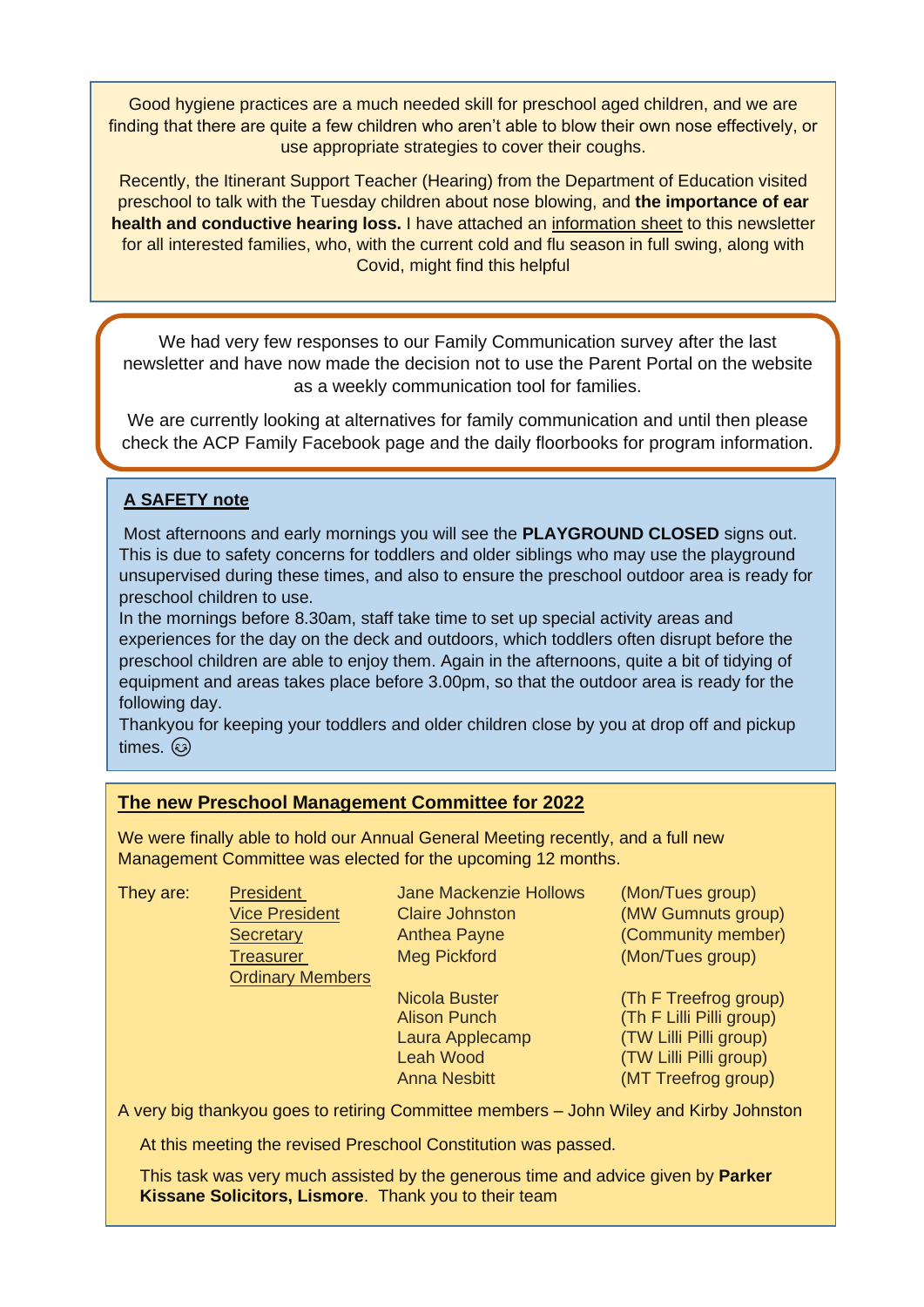**PLEASE READ WHAT OUR TAFE Student Megumi is planning over the next few weeks and help out if you can.** 

# The Market Stall

My name is Megumi and I am currently studying the Diploma of Early Childhood Education & Care at TAFE NSW.

Thank you for having me and making me feel welcome at Alstonville community preschool. It is wonderful to see all the ways children and educators care for the environment, explore nature and care for the community. I would like to further explore sustainability practices for children by making a new market stall sign board with recycled materials.



Please take what you would like from the market stall and please add to the stall with excess produce from home such as vegetables, fruits, eggs, herbs, plants, flowers, seeds, seedings etc. if and when you can. Surplus produce can be shared, not thrown away.

#### **Sharing is caring**.

During this experience children will respect food and reconnect with food. Reducing food waste is essential in a world where millions of people go hungry every day.





Little changes to our daily habits can make a huge global impact. Let's take action. For the people and for the planet.

I will be implementing this experience 14th Jun 2022. If you have any questions or would like to discuss the experience more please feel free to come and chat with me.